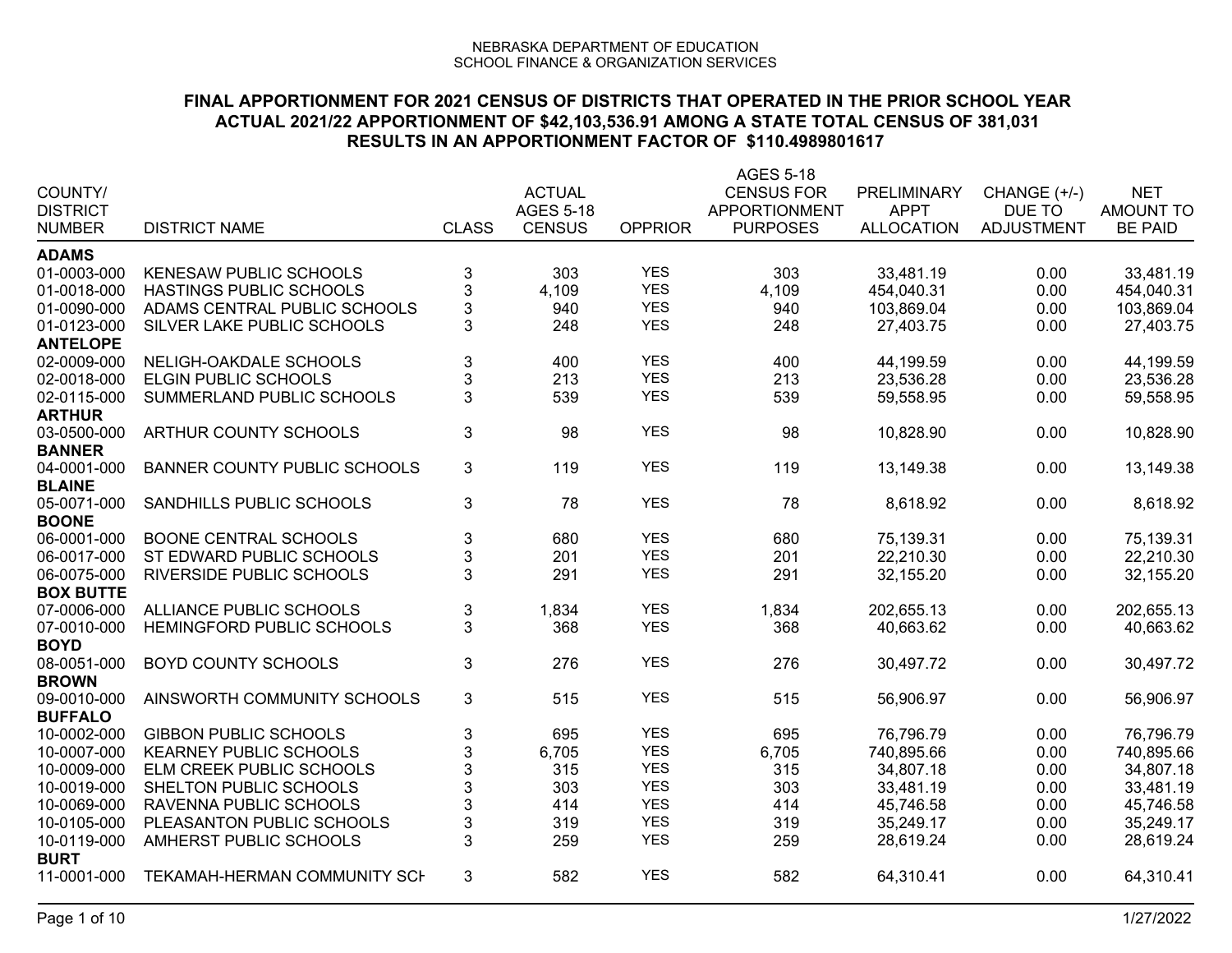| COUNTY/<br><b>DISTRICT</b><br><b>NUMBER</b> | <b>DISTRICT NAME</b>           | <b>CLASS</b>              | <b>ACTUAL</b><br><b>AGES 5-18</b><br><b>CENSUS</b> | <b>OPPRIOR</b>           | AGES 5-18<br><b>CENSUS FOR</b><br>APPORTIONMENT<br><b>PURPOSES</b> | PRELIMINARY<br><b>APPT</b><br><b>ALLOCATION</b> | CHANGE (+/-)<br>DUE TO<br><b>ADJUSTMENT</b> | <b>NET</b><br><b>AMOUNT TO</b><br><b>BE PAID</b> |
|---------------------------------------------|--------------------------------|---------------------------|----------------------------------------------------|--------------------------|--------------------------------------------------------------------|-------------------------------------------------|---------------------------------------------|--------------------------------------------------|
| <b>BURT</b>                                 |                                |                           |                                                    |                          |                                                                    |                                                 |                                             |                                                  |
| 11-0014-000                                 | OAKLAND CRAIG PUBLIC SCHOOLS   | 3                         | 428                                                | <b>YES</b>               | 428                                                                | 47,293.56                                       | 0.00                                        | 47,293.56                                        |
| 11-0020-000                                 | LYONS-DECATUR NORTHEAST SCHS   | 3                         | 339                                                | <b>YES</b>               | 339                                                                | 37,459.15                                       | 0.00                                        | 37,459.15                                        |
| <b>BUTLER</b>                               |                                |                           |                                                    |                          |                                                                    |                                                 |                                             |                                                  |
| 12-0056-000                                 | DAVID CITY PUBLIC SCHOOLS      | $\ensuremath{\mathsf{3}}$ | 1,055                                              | <b>YES</b>               | 1,055                                                              | 116,576.42                                      | 0.00                                        | 116,576.42                                       |
| 12-0502-000                                 | EAST BUTLER PUBLIC SCHOOLS     | 3                         | 447                                                | <b>YES</b>               | 447                                                                | 49,393.04                                       | 0.00                                        | 49,393.04                                        |
| <b>CASS</b>                                 |                                |                           |                                                    |                          |                                                                    |                                                 |                                             |                                                  |
| 13-0001-000                                 | PLATTSMOUTH COMMUNITY SCHOOL   | 3                         | 1,796                                              | <b>YES</b>               | 1,796                                                              | 198,456.17                                      | 0.00                                        | 198,456.17                                       |
| 13-0022-000                                 | WEEPING WATER PUBLIC SCHOOLS   | $\mathfrak{S}$            | 333                                                | <b>YES</b>               | 333                                                                | 36,796.16                                       | 0.00                                        | 36,796.16                                        |
| 13-0032-000                                 | LOUISVILLE PUBLIC SCHOOLS      | 3                         | 619                                                | <b>YES</b>               | 619                                                                | 68,398.87                                       | 0.00                                        | 68,398.87                                        |
| 13-0056-000                                 | CONESTOGA PUBLIC SCHOOLS       | $\mathbf 3$               | 835                                                | <b>YES</b>               | 835                                                                | 92,266.65                                       | 0.00                                        | 92,266.65                                        |
| 13-0097-000                                 | ELMWOOD-MURDOCK PUBLIC SCHO    | $\mathbf{3}$              | 470                                                | <b>YES</b>               | 470                                                                | 51,934.52                                       | 0.00                                        | 51,934.52                                        |
| <b>CEDAR</b>                                |                                |                           |                                                    |                          |                                                                    |                                                 |                                             |                                                  |
| 14-0008-000                                 | HARTINGTON NEWCASTLE PUBLIC S  | $\ensuremath{\mathsf{3}}$ | 762                                                | <b>YES</b>               | 762                                                                | 84,200.22                                       | 0.00                                        | 84,200.22                                        |
| 14-0045-000                                 | RANDOLPH PUBLIC SCHOOLS        | 3                         | 264                                                | <b>YES</b>               | 264                                                                | 29,171.73                                       | 0.00                                        | 29,171.73                                        |
| 14-0054-000                                 | LAUREL-CONCORD-COLERIDGE SCH   | $\mathsf 3$               | 517                                                | <b>YES</b>               | 517                                                                | 57,127.97                                       | 0.00                                        | 57,127.97                                        |
| 14-0101-000                                 | <b>WYNOT PUBLIC SCHOOLS</b>    | 3                         | 158                                                | <b>YES</b>               | 158                                                                | 17,458.84                                       | 0.00                                        | 17,458.84                                        |
| <b>CHASE</b>                                |                                |                           |                                                    |                          |                                                                    |                                                 |                                             |                                                  |
| 15-0010-000                                 | <b>CHASE COUNTY SCHOOLS</b>    | $\ensuremath{\mathsf{3}}$ | 633                                                | <b>YES</b><br><b>YES</b> | 633                                                                | 69,945.85                                       | 0.00                                        | 69,945.85                                        |
| 15-0536-000<br><b>CHERRY</b>                | WAUNETA-PALISADE PUBLIC SCHS   | 3                         | 247                                                |                          | 247                                                                | 27,293.25                                       | 0.00                                        | 27,293.25                                        |
| 16-0006-000                                 | VALENTINE COMMUNITY SCHOOLS    | $\ensuremath{\mathsf{3}}$ | 675                                                | <b>YES</b>               | 675                                                                | 74,586.81                                       | 0.00                                        | 74,586.81                                        |
| 16-0030-000                                 | CODY-KILGORE PUBLIC SCHS       | 3                         | 95                                                 | <b>YES</b>               | 95                                                                 | 10,497.40                                       | 0.00                                        | 10,497.40                                        |
| <b>CHEYENNE</b>                             |                                |                           |                                                    |                          |                                                                    |                                                 |                                             |                                                  |
| 17-0001-000                                 | SIDNEY PUBLIC SCHOOLS          | $\ensuremath{\mathsf{3}}$ | 1,195                                              | <b>YES</b>               | 1,195                                                              | 132,046.28                                      | 0.00                                        | 132,046.28                                       |
| 17-0003-000                                 | LEYTON PUBLIC SCHOOLS          | 3                         | 136                                                | <b>YES</b>               | 136                                                                | 15,027.86                                       | 0.00                                        | 15,027.86                                        |
| 17-0009-000                                 | POTTER-DIX PUBLIC SCHOOLS      | $\overline{3}$            | 146                                                | <b>YES</b>               | 146                                                                | 16,132.85                                       | 0.00                                        | 16,132.85                                        |
| <b>CLAY</b>                                 |                                |                           |                                                    |                          |                                                                    |                                                 |                                             |                                                  |
| 18-0002-000                                 | <b>SUTTON PUBLIC SCHOOLS</b>   | $\ensuremath{\mathsf{3}}$ | 418                                                | <b>YES</b>               | 418                                                                | 46,188.57                                       | 0.00                                        | 46,188.57                                        |
| 18-0011-000                                 | HARVARD PUBLIC SCHOOLS         | $\mathbf{3}$              | 268                                                | <b>YES</b>               | 268                                                                | 29,613.73                                       | 0.00                                        | 29,613.73                                        |
| <b>COLFAX</b>                               |                                |                           |                                                    |                          |                                                                    |                                                 |                                             |                                                  |
| 19-0039-000                                 | LEIGH COMMUNITY SCHOOLS        | $\ensuremath{\mathsf{3}}$ | 230                                                | <b>YES</b>               | 230                                                                | 25,414.77                                       | 0.00                                        | 25,414.77                                        |
| 19-0058-000                                 | <b>CLARKSON PUBLIC SCHOOLS</b> | $\ensuremath{\mathsf{3}}$ | 217                                                | <b>YES</b>               | 217                                                                | 23,978.28                                       | 0.00                                        | 23,978.28                                        |
| 19-0070-000                                 | HOWELLS-DODGE CONSOLIDATED S   | $\mathbf{3}$              | 364                                                | <b>YES</b>               | 364                                                                | 40,221.63                                       | 0.00                                        | 40,221.63                                        |
| 19-0123-000                                 | SCHUYLER COMMUNITY SCHOOLS     | 3                         | 2,115                                              | <b>YES</b>               | 2,115                                                              | 233,705.34                                      | 0.00                                        | 233,705.34                                       |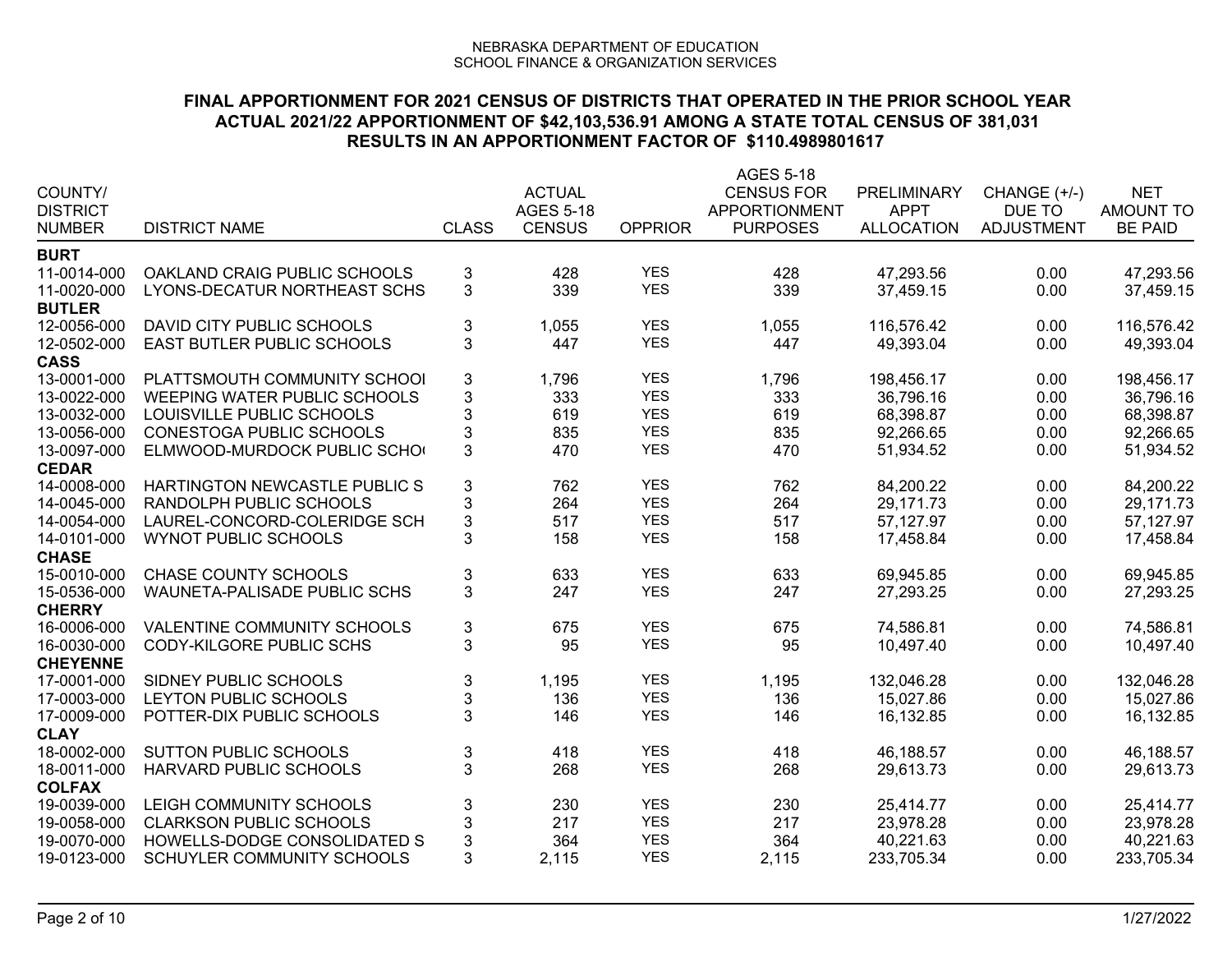| COUNTY/<br><b>DISTRICT</b><br><b>NUMBER</b> | <b>DISTRICT NAME</b>                  | <b>CLASS</b>              | <b>ACTUAL</b><br><b>AGES 5-18</b><br><b>CENSUS</b> | <b>OPPRIOR</b> | AGES 5-18<br><b>CENSUS FOR</b><br><b>APPORTIONMENT</b><br><b>PURPOSES</b> | PRELIMINARY<br><b>APPT</b><br><b>ALLOCATION</b> | CHANGE (+/-)<br>DUE TO<br><b>ADJUSTMENT</b> | <b>NET</b><br><b>AMOUNT TO</b><br><b>BE PAID</b> |
|---------------------------------------------|---------------------------------------|---------------------------|----------------------------------------------------|----------------|---------------------------------------------------------------------------|-------------------------------------------------|---------------------------------------------|--------------------------------------------------|
| <b>CUMING</b>                               |                                       |                           |                                                    |                |                                                                           |                                                 |                                             |                                                  |
| 20-0001-000                                 | WEST POINT PUBLIC SCHOOLS             | 3                         | 1,442                                              | <b>YES</b>     | 1,442                                                                     | 159,339.53                                      | 0.00                                        | 159,339.53                                       |
| 20-0020-000                                 | BANCROFT-ROSALIE COMM SCHOOL          | $\mathfrak{S}$            | 227                                                | <b>YES</b>     | 227                                                                       | 25,083.27                                       | 0.00                                        | 25,083.27                                        |
| 20-0030-000                                 | WISNER-PILGER PUBLIC SCHOOLS          | 3                         | 407                                                | <b>YES</b>     | 407                                                                       | 44,973.08                                       | 0.00                                        | 44,973.08                                        |
| <b>CUSTER</b>                               |                                       |                           |                                                    |                |                                                                           |                                                 |                                             |                                                  |
| 21-0015-000                                 | ANSELMO-MERNA PUBLIC SCHOOLS          | $\ensuremath{\mathsf{3}}$ | 211                                                | <b>YES</b>     | 211                                                                       | 23,315.28                                       | 0.00                                        | 23,315.28                                        |
| 21-0025-000                                 | <b>BROKEN BOW PUBLIC SCHOOLS</b>      | 3                         | 891                                                | <b>YES</b>     | 891                                                                       | 98,454.59                                       | 0.00                                        | 98,454.59                                        |
| 21-0044-000                                 | ANSLEY PUBLIC SCHOOLS                 | 3                         | 197                                                | <b>YES</b>     | 197                                                                       | 21,768.30                                       | 0.00                                        | 21,768.30                                        |
| 21-0084-000                                 | SARGENT PUBLIC SCHOOLS                | 3                         | 176                                                | <b>YES</b>     | 176                                                                       | 19,447.82                                       | 0.00                                        | 19,447.82                                        |
| 21-0089-000                                 | ARNOLD PUBLIC SCHOOLS                 | 3                         | 214                                                | <b>YES</b>     | 214                                                                       | 23,646.78                                       | 0.00                                        | 23,646.78                                        |
| 21-0180-000                                 | CALLAWAY PUBLIC SCHOOLS               | 3                         | 197                                                | <b>YES</b>     | 197                                                                       | 21,768.30                                       | 0.00                                        | 21,768.30                                        |
| <b>DAKOTA</b>                               |                                       |                           |                                                    |                |                                                                           |                                                 |                                             |                                                  |
| 22-0011-000                                 | SO SIOUX CITY COMMUNITY SCHS          | $\mathbf 3$               | 4,043                                              | <b>YES</b>     | 4,043                                                                     | 446,747.38                                      | 0.00                                        | 446,747.38                                       |
| 22-0031-000                                 | HOMER COMMUNITY SCHOOLS               | 3                         | 309                                                | <b>YES</b>     | 309                                                                       | 34,144.18                                       | 0.00                                        | 34,144.18                                        |
| <b>DAWES</b>                                |                                       |                           |                                                    |                |                                                                           |                                                 |                                             |                                                  |
| 23-0002-000                                 | <b>CHADRON PUBLIC SCHOOLS</b>         | $\ensuremath{\mathsf{3}}$ | 1,083                                              | <b>YES</b>     | 1,083                                                                     | 119,670.40                                      | 0.00                                        | 119,670.40                                       |
| 23-0071-000                                 | <b>CRAWFORD PUBLIC SCHOOLS</b>        | 3                         | 223                                                | <b>YES</b>     | 223                                                                       | 24,641.27                                       | 0.00                                        | 24,641.27                                        |
| <b>DAWSON</b>                               |                                       |                           |                                                    |                |                                                                           |                                                 |                                             |                                                  |
| 24-0001-000                                 | <b>LEXINGTON PUBLIC SCHOOLS</b>       | $\sqrt{3}$                | 3,210                                              | <b>YES</b>     | 3,210                                                                     | 354,701.73                                      | 0.00                                        | 354,701.73                                       |
| 24-0004-000                                 | <b>OVERTON PUBLIC SCHOOLS</b>         | $\mathbf 3$               | 238                                                | <b>YES</b>     | 238                                                                       | 26,298.76                                       | 0.00                                        | 26,298.76                                        |
| 24-0011-000                                 | <b>COZAD COMMUNITY SCHOOLS</b>        | $\mathbf{3}$              | 1,075                                              | <b>YES</b>     | 1,075                                                                     | 118,786.40                                      | 0.00                                        | 118,786.40                                       |
| 24-0020-000                                 | <b>GOTHENBURG PUBLIC SCHOOLS</b>      | $\ensuremath{\mathsf{3}}$ | 939                                                | <b>YES</b>     | 939                                                                       | 103,758.54                                      | 0.00                                        | 103,758.54                                       |
| 24-0101-000                                 | SUMNER-EDDYVILLE-MILLER SCHS          | 3                         | 205                                                | <b>YES</b>     | 205                                                                       | 22,652.29                                       | 0.00                                        | 22,652.29                                        |
| <b>DEUEL</b>                                |                                       |                           |                                                    |                |                                                                           |                                                 |                                             |                                                  |
| 25-0025-000                                 | <b>CREEK VALLEY SCHOOLS</b>           | $\ensuremath{\mathsf{3}}$ | 281                                                | <b>YES</b>     | 281                                                                       | 31,050.21                                       | 0.00                                        | 31,050.21                                        |
| 25-0095-000                                 | SOUTH PLATTE PUBLIC SCHOOLS           | 3                         | 176                                                | <b>YES</b>     | 176                                                                       | 19,447.82                                       | 0.00                                        | 19,447.82                                        |
| <b>DIXON</b>                                |                                       |                           |                                                    |                |                                                                           |                                                 |                                             |                                                  |
| 26-0001-000                                 | PONCA PUBLIC SCHOOLS                  | 3                         | 376                                                | <b>YES</b>     | 376                                                                       | 41,547.62                                       | 0.00                                        | 41,547.62                                        |
| 26-0070-000                                 | ALLEN CONSOLIDATED SCHOOLS            | $\mathbf{3}$              | 164                                                | <b>YES</b>     | 164                                                                       | 18,121.83                                       | 0.00                                        | 18,121.83                                        |
| 26-0561-000                                 | EMERSON-HUBBARD PUBLIC SCHOO          | 3                         | 252                                                | <b>YES</b>     | 252                                                                       | 27,845.74                                       | 0.00                                        | 27,845.74                                        |
| <b>DODGE</b>                                |                                       |                           |                                                    |                |                                                                           |                                                 |                                             |                                                  |
| 27-0001-000                                 | FREMONT PUBLIC SCHOOLS                | $\ensuremath{\mathsf{3}}$ | 6,881                                              | <b>YES</b>     | 6,881                                                                     | 760,343.48                                      | 0.00                                        | 760,343.48                                       |
| 27-0062-000                                 | SCRIBNER-SNYDER COMMUNITY SCI         | $\ensuremath{\mathsf{3}}$ | 264                                                | <b>YES</b>     | 264                                                                       | 29,171.73                                       | 0.00                                        | 29,171.73                                        |
| 27-0594-000                                 | <b>LOGAN VIEW PUBLIC SCHOOLS</b>      | 3                         | 569                                                | <b>YES</b>     | 569                                                                       | 62,873.92                                       | 0.00                                        | 62,873.92                                        |
| 27-0595-000                                 | <b>NORTH BEND CENTRAL PUBLIC SCH:</b> | 3                         | 548                                                | <b>YES</b>     | 548                                                                       | 60,553.44                                       | 0.00                                        | 60,553.44                                        |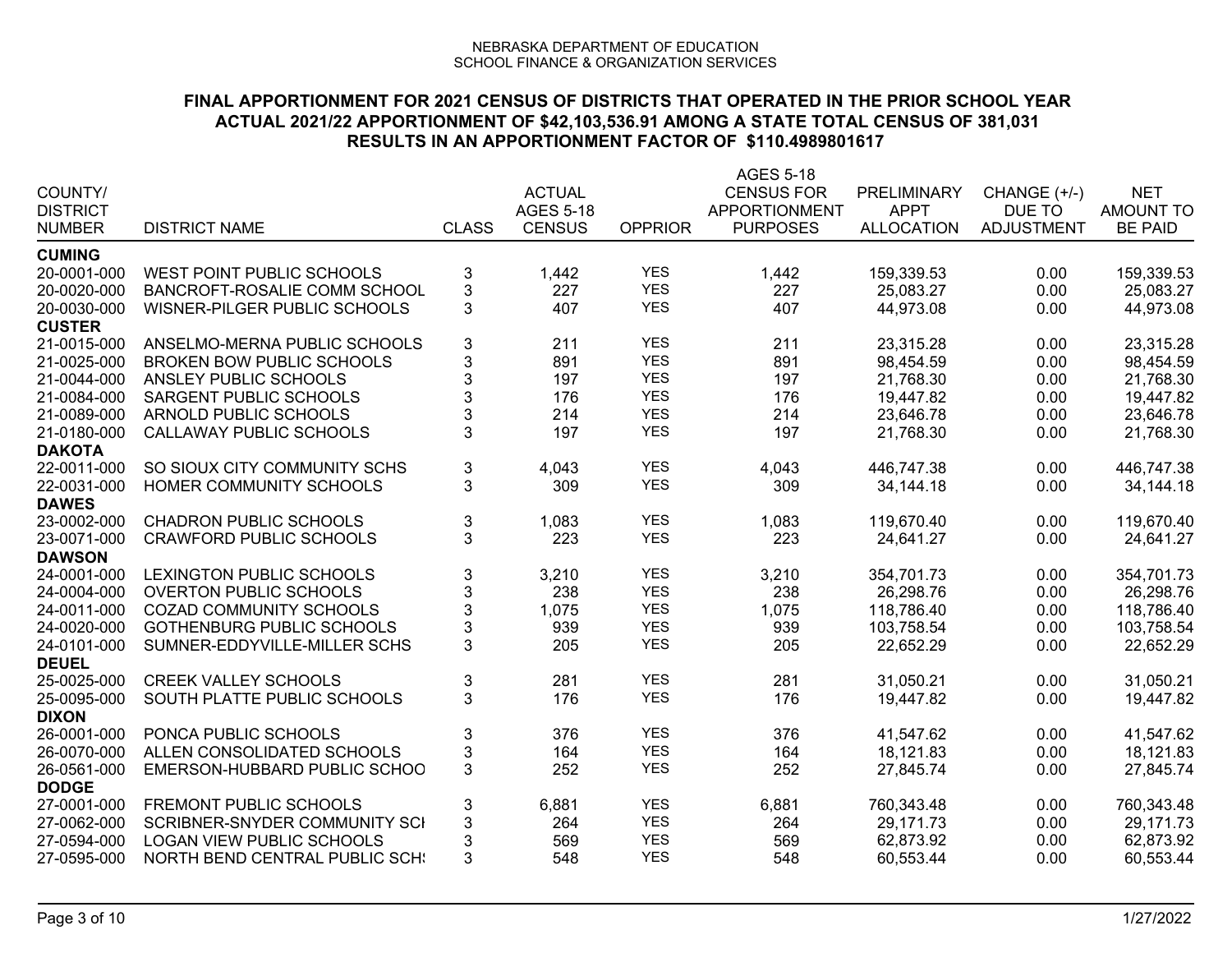|                 |                                 |                           |                  |                | <b>AGES 5-18</b>     |                   |                   |                  |
|-----------------|---------------------------------|---------------------------|------------------|----------------|----------------------|-------------------|-------------------|------------------|
| COUNTY/         |                                 |                           | <b>ACTUAL</b>    |                | <b>CENSUS FOR</b>    | PRELIMINARY       | CHANGE (+/-)      | <b>NET</b>       |
| <b>DISTRICT</b> |                                 |                           | <b>AGES 5-18</b> |                | <b>APPORTIONMENT</b> | <b>APPT</b>       | DUE TO            | <b>AMOUNT TO</b> |
| <b>NUMBER</b>   | <b>DISTRICT NAME</b>            | <b>CLASS</b>              | <b>CENSUS</b>    | <b>OPPRIOR</b> | <b>PURPOSES</b>      | <b>ALLOCATION</b> | <b>ADJUSTMENT</b> | <b>BE PAID</b>   |
| <b>DOUGLAS</b>  |                                 |                           |                  |                |                      |                   |                   |                  |
| 28-0001-000     | <b>OMAHA PUBLIC SCHOOLS</b>     | 5                         | 66,338           | <b>YES</b>     | 66,338               | 7,330,281.35      | 0.00              | 7,330,281.41     |
| 28-0010-000     | <b>ELKHORN PUBLIC SCHOOLS</b>   | 3                         | 11,592           | <b>YES</b>     | 11,592               | 1,280,904.18      | 0.00              | 1,280,904.18     |
| 28-0015-000     | DOUGLAS CO WEST COMMUNITY SC    | 3                         | 1,026            | <b>YES</b>     | 1,026                | 113,371.95        | 0.00              | 113,371.95       |
| 28-0017-000     | MILLARD PUBLIC SCHOOLS          | 3                         | 28,888           | <b>YES</b>     | 28,888               | 3,192,094.54      | 0.00              | 3,192,094.54     |
| 28-0054-000     | <b>RALSTON PUBLIC SCHOOLS</b>   | 3                         | 3,372            | <b>YES</b>     | 3,372                | 372,602.56        | 0.00              | 372,602.56       |
|                 |                                 | 3                         |                  | <b>YES</b>     |                      |                   |                   |                  |
| 28-0059-000     | BENNINGTON PUBLIC SCHOOLS       |                           | 4,463            |                | 4,463                | 493,156.95        | 0.00              | 493,156.95       |
| 28-0066-000     | WESTSIDE COMMUNITY SCHOOLS      | 3                         | 6,711            | <b>YES</b>     | 6,711                | 741,558.66        | 0.00              | 741,558.66       |
| <b>DUNDY</b>    |                                 |                           |                  |                |                      |                   |                   |                  |
| 29-0117-000     | DUNDY CO STRATTON PUBLIC SCHS   | 3                         | 377              | <b>YES</b>     | 377                  | 41,658.12         | 0.00              | 41,658.12        |
| <b>FILLMORE</b> |                                 |                           |                  |                |                      |                   |                   |                  |
| 30-0001-000     | EXETER-MILLIGAN PUBLIC SCHOOLS  | $\ensuremath{\mathsf{3}}$ | 175              | <b>YES</b>     | 175                  | 19,337.32         | 0.00              | 19,337.32        |
| 30-0025-000     | FILLMORE CENTRAL PUBLIC SCHS    | $\ensuremath{\mathsf{3}}$ | 709              | <b>YES</b>     | 709                  | 78,343.78         | 0.00              | 78,343.78        |
| 30-0054-000     | SHICKLEY PUBLIC SCHOOLS         | 3                         | 145              | <b>YES</b>     | 145                  | 16,022.35         | 0.00              | 16,022.35        |
| <b>FRANKLIN</b> |                                 |                           |                  |                |                      |                   |                   |                  |
| 31-0506-000     | <b>FRANKLIN PUBLIC SCHOOLS</b>  | 3                         | 239              | <b>YES</b>     | 239                  | 26,409.26         | 0.00              | 26,409.26        |
| <b>FRONTIER</b> |                                 |                           |                  |                |                      |                   |                   |                  |
| 32-0046-000     | MAYWOOD PUBLIC SCHOOLS          | 3                         | 137              | <b>YES</b>     | 137                  | 15,138.36         | 0.00              | 15,138.36        |
| 32-0095-000     | EUSTIS-FARNAM PUBLIC SCHOOLS    | $\mathbf{3}$              | 184              | <b>YES</b>     | 184                  | 20,331.81         | 0.00              | 20,331.81        |
| 32-0125-000     | MEDICINE VALLEY PUBLIC SCHOOLS  | 3                         | 241              | <b>YES</b>     | 241                  | 26,630.25         | 0.00              | 26,630.25        |
| <b>FURNAS</b>   |                                 |                           |                  |                |                      |                   |                   |                  |
| 33-0018-000     | ARAPAHOE PUBLIC SCHOOLS         | $\ensuremath{\mathsf{3}}$ | 318              | <b>YES</b>     | 318                  | 35,138.68         | 0.00              | 35,138.68        |
| 33-0021-000     | <b>CAMBRIDGE PUBLIC SCHOOLS</b> | $\ensuremath{\mathsf{3}}$ | 231              | <b>YES</b>     | 231                  | 25,525.26         | 0.00              | 25,525.26        |
| 33-0540-000     | SOUTHERN VALLEY SCHOOLS         | $\overline{3}$            | 470              | <b>YES</b>     | 470                  | 51,934.52         | 0.00              | 51,934.52        |
| <b>GAGE</b>     |                                 |                           |                  |                |                      |                   |                   |                  |
| 34-0001-000     | SOUTHERN SCHOOL DISTRICT 1      | $\ensuremath{\mathsf{3}}$ | 454              | <b>YES</b>     | 454                  | 50,166.54         | 0.00              | 50,166.54        |
| 34-0015-000     | <b>BEATRICE PUBLIC SCHOOLS</b>  | $\mathbf{3}$              | 2,599            | <b>YES</b>     | 2,599                | 287,186.85        | 0.00              | 287,186.85       |
| 34-0034-000     | FREEMAN PUBLIC SCHOOLS          | 3                         | 381              | <b>YES</b>     | 381                  | 42,100.11         | 0.00              | 42,100.11        |
| 34-0100-000     |                                 | 3                         | 270              | <b>YES</b>     |                      |                   |                   |                  |
|                 | DILLER-ODELL PUBLIC SCHOOLS     |                           |                  |                | 270                  | 29,834.72         | 0.00              | 29,834.72        |
| <b>GARDEN</b>   |                                 |                           |                  | <b>YES</b>     |                      |                   |                   |                  |
| 35-0001-000     | <b>GARDEN COUNTY SCHOOLS</b>    | 3                         | 334              |                | 334                  | 36,906.66         | 0.00              | 36,906.66        |
| <b>GARFIELD</b> |                                 |                           |                  |                |                      |                   |                   |                  |
| 36-0100-000     | <b>BURWELL PUBLIC SCHOOLS</b>   | 3                         | 310              | <b>YES</b>     | 310                  | 34,254.68         | 0.00              | 34,254.68        |
| <b>GOSPER</b>   |                                 |                           |                  |                |                      |                   |                   |                  |
| 37-0030-000     | ELWOOD PUBLIC SCHOOLS           | 3                         | 231              | <b>YES</b>     | 231                  | 25,525.26         | 0.00              | 25,525.26        |
|                 |                                 |                           |                  |                |                      |                   |                   |                  |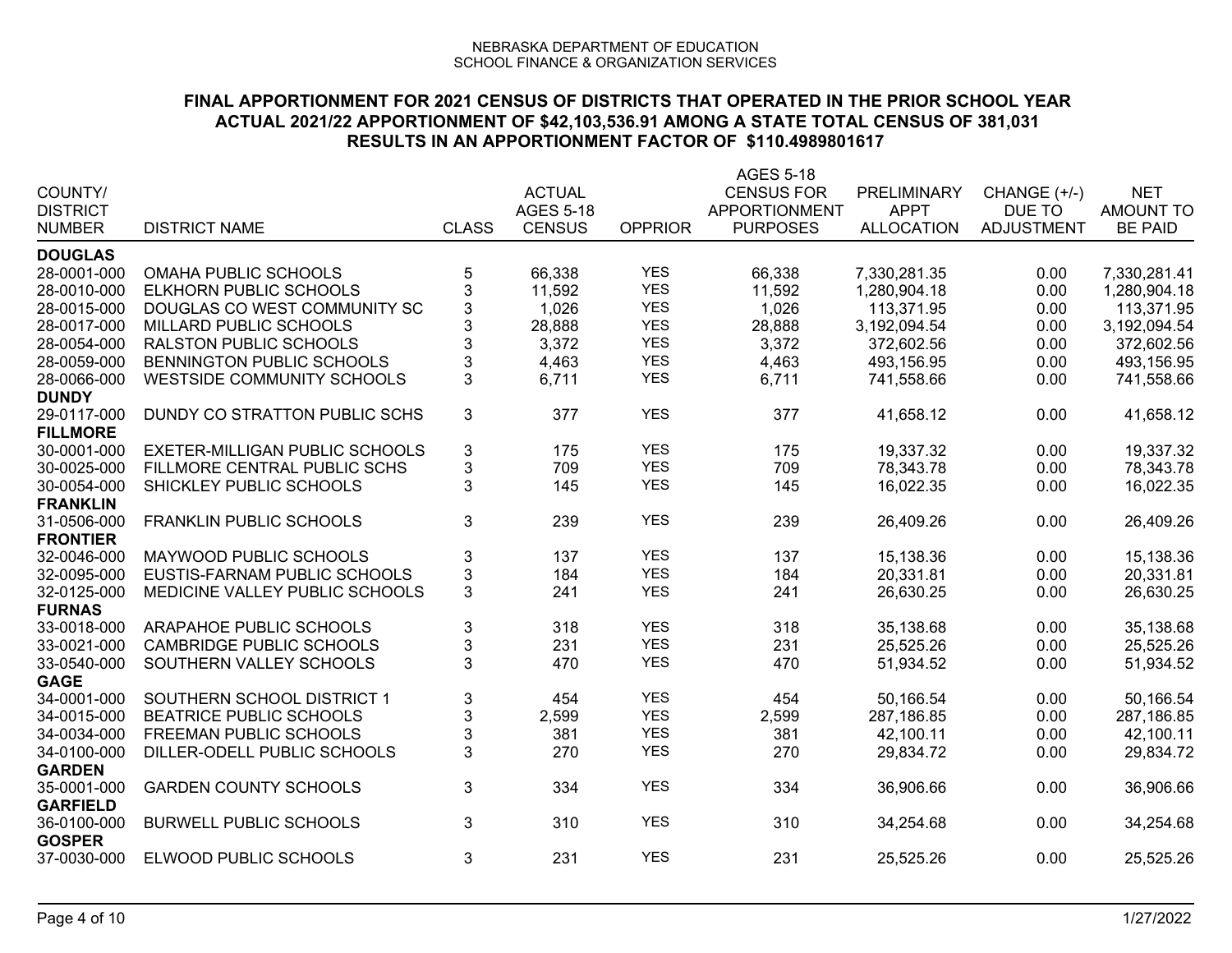|                               |                                    |                           |                  |                          | AGES 5-18            |                    |                   |                  |
|-------------------------------|------------------------------------|---------------------------|------------------|--------------------------|----------------------|--------------------|-------------------|------------------|
| COUNTY/                       |                                    |                           | <b>ACTUAL</b>    |                          | <b>CENSUS FOR</b>    | <b>PRELIMINARY</b> | CHANGE (+/-)      | <b>NET</b>       |
| <b>DISTRICT</b>               |                                    |                           | <b>AGES 5-18</b> |                          | <b>APPORTIONMENT</b> | <b>APPT</b>        | DUE TO            | <b>AMOUNT TO</b> |
| <b>NUMBER</b>                 | <b>DISTRICT NAME</b>               | <b>CLASS</b>              | <b>CENSUS</b>    | <b>OPPRIOR</b>           | <b>PURPOSES</b>      | <b>ALLOCATION</b>  | <b>ADJUSTMENT</b> | <b>BE PAID</b>   |
| <b>GRANT</b>                  |                                    |                           |                  |                          |                      |                    |                   |                  |
| 38-0011-000                   | <b>HYANNIS AREA SCHOOLS</b>        | $\mathbf{3}$              | 155              | <b>YES</b>               | 155                  | 17, 127.34         | 0.00              | 17,127.34        |
| <b>GREELEY</b>                |                                    |                           |                  |                          |                      |                    |                   |                  |
| 39-0060-000                   | CENTRAL VALLEY PUBLIC SCHOOLS      | 3                         | 389              | <b>YES</b>               | 389                  | 42,984.10          | 0.00              | 42,984.10        |
| <b>HALL</b>                   |                                    |                           |                  |                          |                      |                    |                   |                  |
| 40-0002-000                   | <b>GRAND ISLAND PUBLIC SCHOOLS</b> | $\ensuremath{\mathsf{3}}$ | 11,557           | <b>YES</b>               | 11,557               | 1,277,036.71       | 0.00              | 1,277,036.71     |
| 40-0082-000                   | NORTHWEST PUBLIC SCHOOLS           | $\sqrt{3}$                | 748              | <b>YES</b>               | 748                  | 82,653.24          | 0.00              | 82,653.24        |
| 40-0083-000                   | WOOD RIVER RURAL SCHOOLS           | $\ensuremath{\mathsf{3}}$ | 568              | <b>YES</b>               | 568                  | 62,763.42          | 0.00              | 62,763.42        |
| 40-0126-000                   | DONIPHAN-TRUMBULL PUBLIC SCHS      | $\mathbf{3}$              | 479              | <b>YES</b>               | 479                  | 52,929.01          | 0.00              | 52,929.01        |
| <b>HAMILTON</b>               |                                    |                           |                  |                          |                      |                    |                   |                  |
| 41-0002-000                   | <b>GILTNER PUBLIC SCHOOLS</b>      | $\ensuremath{\mathsf{3}}$ | 139              | <b>YES</b>               | 139                  | 15,359.36          | 0.00              | 15,359.36        |
| 41-0091-000                   | HAMPTON PUBLIC SCHOOL              | $\ensuremath{\mathsf{3}}$ | 130              | <b>YES</b>               | 130                  | 14,364.87          | 0.00              | 14,364.87        |
| 41-0504-000                   | AURORA PUBLIC SCHOOLS              | 3                         | 1,478            | <b>YES</b>               | 1,478                | 163,317.49         | 0.00              | 163,317.49       |
| <b>HARLAN</b>                 |                                    |                           |                  |                          |                      |                    |                   |                  |
| 42-0002-000                   | ALMA PUBLIC SCHOOLS                | $\mathbf{3}$              | 310              | <b>YES</b>               | 310                  | 34,254.68          | 0.00              | 34,254.68        |
| <b>HAYES</b>                  |                                    |                           |                  |                          |                      |                    |                   |                  |
| 43-0079-000                   | HAYES CENTER PUBLIC SCHOOLS        | $\mathfrak{S}$            | 154              | <b>YES</b>               | 154                  | 17,016.84          | 0.00              | 17,016.84        |
| <b>HITCHCOCK</b>              |                                    |                           |                  |                          |                      |                    |                   |                  |
| 44-0070-000                   | HITCHCOCK CO SCH SYSTEM            | $\mathfrak{B}$            | 362              | <b>YES</b>               | 362                  | 40,000.63          | 0.00              | 40,000.63        |
| <b>HOLT</b>                   |                                    |                           |                  |                          |                      |                    |                   |                  |
| 45-0007-000                   | O'NEILL PUBLIC SCHOOLS             | $\sqrt{3}$                | 1,104            | <b>YES</b>               | 1,104                | 121,990.87         | 0.00              | 121,990.87       |
| 45-0044-000                   | STUART PUBLIC SCHOOLS              | $\ensuremath{\mathsf{3}}$ | 187              | <b>YES</b>               | 187                  | 20,663.31          | 0.00              | 20,663.31        |
| 45-0137-000                   | <b>CHAMBERS PUBLIC SCHOOLS</b>     | $\ensuremath{\mathsf{3}}$ | 132              | <b>YES</b>               | 132                  | 14,585.87          | 0.00              | 14,585.87        |
| 45-0239-000                   | WEST HOLT PUBLIC SCHOOLS           | 3                         | 507              | <b>YES</b>               | 507                  | 56,022.98          | 0.00              | 56,022.98        |
| <b>HOOKER</b>                 |                                    |                           |                  |                          |                      |                    |                   |                  |
| 46-0001-000                   | MULLEN PUBLIC SCHOOLS              | $\mathfrak{B}$            | 157              | <b>YES</b>               | 157                  | 17,348.34          | 0.00              | 17,348.34        |
| <b>HOWARD</b>                 |                                    |                           |                  |                          |                      |                    |                   |                  |
| 47-0001-000                   | ST PAUL PUBLIC SCHOOLS             | $\ensuremath{\mathsf{3}}$ | 842              | <b>YES</b>               | 842                  | 93,040.14          | 0.00              | 93,040.14        |
| 47-0100-000                   | <b>CENTURA PUBLIC SCHOOLS</b>      | $\ensuremath{\mathsf{3}}$ | 500              | <b>YES</b>               | 500                  | 55,249.49          | 0.00              | 55,249.49        |
| 47-0103-000                   | ELBA PUBLIC SCHOOLS                | 3                         | 73               | <b>YES</b>               | 73                   | 8,066.43           | 0.00              | 8,066.43         |
| <b>JEFFERSON</b>              |                                    |                           |                  |                          |                      |                    |                   |                  |
| 48-0008-000                   | <b>FAIRBURY PUBLIC SCHOOLS</b>     | $\mathbf{3}$              | 912              | <b>YES</b><br><b>YES</b> | 912                  | 100,775.07         | 0.00              | 100,775.07       |
| 48-0300-000                   | TRI COUNTY PUBLIC SCHOOLS          | $\ensuremath{\mathsf{3}}$ | 408              |                          | 408                  | 45,083.58          | 0.00              | 45,083.58        |
| 48-0303-000<br><b>JOHNSON</b> | <b>MERIDIAN PUBLIC SCHOOLS</b>     | $\mathbf{3}$              | 167              | <b>YES</b>               | 167                  | 18,453.33          | 0.00              | 18,453.33        |
| 49-0033-000                   | <b>STERLING PUBLIC SCHOOLS</b>     | 3                         | 197              | <b>YES</b>               | 197                  | 21,768.30          | 0.00              | 21,768.30        |
|                               |                                    |                           |                  |                          |                      |                    |                   |                  |
|                               |                                    |                           |                  |                          |                      |                    |                   |                  |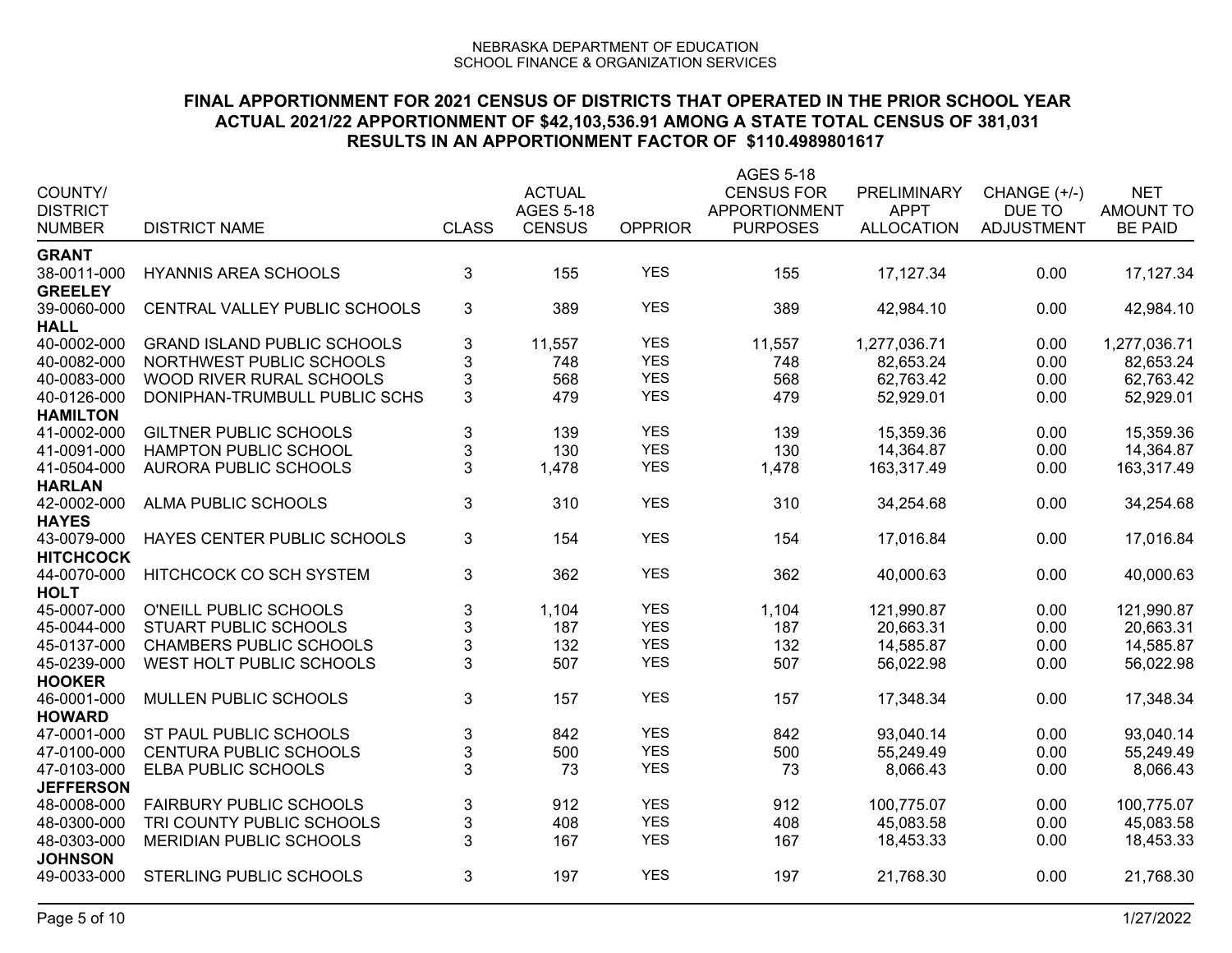| COUNTY/          |                                      |                           | <b>ACTUAL</b>    |                | AGES 5-18<br><b>CENSUS FOR</b> | <b>PRELIMINARY</b>               | CHANGE (+/-)                | <b>NET</b>       |
|------------------|--------------------------------------|---------------------------|------------------|----------------|--------------------------------|----------------------------------|-----------------------------|------------------|
| <b>DISTRICT</b>  |                                      | <b>CLASS</b>              | <b>AGES 5-18</b> |                | APPORTIONMENT                  | <b>APPT</b><br><b>ALLOCATION</b> | DUE TO<br><b>ADJUSTMENT</b> | <b>AMOUNT TO</b> |
| <b>NUMBER</b>    | <b>DISTRICT NAME</b>                 |                           | <b>CENSUS</b>    | <b>OPPRIOR</b> | <b>PURPOSES</b>                |                                  |                             | <b>BE PAID</b>   |
| <b>JOHNSON</b>   |                                      |                           |                  |                |                                |                                  |                             |                  |
| 49-0050-000      | JOHNSON CO CENTRAL PUBLIC SCH        | 3                         | 688              | <b>YES</b>     | 688                            | 76,023.30                        | 0.00                        | 76,023.30        |
| <b>KEARNEY</b>   |                                      |                           |                  |                |                                |                                  |                             |                  |
| 50-0001-000      | WILCOX-HILDRETH PUBLIC SCHOOLS       | $\ensuremath{\mathsf{3}}$ | 224              | <b>YES</b>     | 224                            | 24,751.77                        | 0.00                        | 24,751.77        |
| 50-0501-000      | <b>AXTELL COMMUNITY SCHOOLS</b>      | $\mathbf{3}$              | 267              | <b>YES</b>     | 267                            | 29,503.23                        | 0.00                        | 29,503.23        |
| 50-0503-000      | MINDEN PUBLIC SCHOOLS                | 3                         | 967              | <b>YES</b>     | 967                            | 106,852.51                       | 0.00                        | 106,852.51       |
| <b>KEITH</b>     |                                      |                           |                  |                |                                |                                  |                             |                  |
| 51-0001-000      | OGALLALA PUBLIC SCHOOLS              | $\sqrt{3}$                | 1,071            | <b>YES</b>     | 1,071                          | 118,344.41                       | 0.00                        | 118,344.41       |
| 51-0006-000      | PAXTON CONSOLIDATED SCHOOLS          | 3                         | 172              | <b>YES</b>     | 172                            | 19,005.82                        | 0.00                        | 19,005.82        |
| <b>KEYA PAHA</b> |                                      |                           |                  |                |                                |                                  |                             |                  |
| 52-0100-000      | KEYA PAHA COUNTY SCHOOLS             | 3                         | 116              | <b>YES</b>     | 116                            | 12,817.88                        | 0.00                        | 12,817.88        |
| <b>KIMBALL</b>   |                                      |                           |                  |                |                                |                                  |                             |                  |
| 53-0001-000      | KIMBALL PUBLIC SCHOOLS               | $\mathbf{3}$              | 388              | <b>YES</b>     | 388                            | 42,873.60                        | 0.00                        | 42,873.60        |
| <b>KNOX</b>      |                                      |                           |                  |                |                                |                                  |                             |                  |
| 54-0013-000      | <b>CREIGHTON COMMUNITY PUBLIC SC</b> | $\sqrt{3}$                | 316              | <b>YES</b>     | 316                            | 34,917.68                        | 0.00                        | 34,917.68        |
| 54-0096-000      | <b>CROFTON COMMUNITY SCHOOLS</b>     | 3                         | 436              | <b>YES</b>     | 436                            | 48,177.56                        | 0.00                        | 48,177.56        |
| 54-0501-000      | NIOBRARA PUBLIC SCHOOLS              | $\sqrt{3}$                | 115              | <b>YES</b>     | 115                            | 12,707.38                        | 0.00                        | 12,707.38        |
| 54-0505-000      | <b>ISANTI COMMUNITY SCHOOL</b>       | 3                         | 224              | <b>YES</b>     | 224                            | 24,751.77                        | 0.00                        | 24,751.77        |
| 54-0576-000      | <b>WAUSA PUBLIC SCHOOLS</b>          | 3                         | 248              | <b>YES</b>     | 248                            | 27,403.75                        | 0.00                        | 27,403.75        |
| 54-0583-000      | <b>VERDIGRE PUBLIC SCHOOLS</b>       | 3                         | 144              | <b>YES</b>     | 144                            | 15,911.85                        | 0.00                        | 15,911.85        |
| 54-0586-000      | BLOOMFIELD COMMUNITY SCHOOLS         | 3                         | 305              | <b>YES</b>     | 305                            | 33,702.19                        | 0.00                        | 33,702.19        |
| <b>LANCASTER</b> |                                      |                           |                  |                |                                |                                  |                             |                  |
| 55-0001-000      | LINCOLN PUBLIC SCHOOLS               | 4                         | 52,862           | <b>YES</b>     | 52,862                         | 5,841,197.09                     | 0.00                        | 5,841,197.09     |
| 55-0145-000      | <b>WAVERLY SCHOOL DISTRICT 145</b>   | $\ensuremath{\mathsf{3}}$ | 2,605            | <b>YES</b>     | 2,605                          | 287,849.84                       | 0.00                        | 287,849.84       |
| 55-0148-000      | MALCOLM PUBLIC SCHOOLS               | $\ensuremath{\mathsf{3}}$ | 469              | <b>YES</b>     | 469                            | 51,824.02                        | 0.00                        | 51,824.02        |
| 55-0160-000      | NORRIS SCHOOL DIST 160               | $\ensuremath{\mathsf{3}}$ | 2,412            | <b>YES</b>     | 2,412                          | 266,523.54                       | 0.00                        | 266,523.54       |
| 55-0161-000      | RAYMOND CENTRAL PUBLIC SCHOO         | 3                         | 956              | <b>YES</b>     | 956                            | 105,637.03                       | 0.00                        | 105,637.03       |
| <b>LINCOLN</b>   |                                      |                           |                  |                |                                |                                  |                             |                  |
| 56-0001-000      | NORTH PLATTE PUBLIC SCHOOLS          | $\ensuremath{\mathsf{3}}$ | 4,209            | <b>YES</b>     | 4,209                          | 465,090.21                       | 0.00                        | 465,090.21       |
| 56-0006-000      | <b>BRADY PUBLIC SCHOOLS</b>          | $\ensuremath{\mathsf{3}}$ | 181              | <b>YES</b>     | 181                            | 20,000.32                        | 0.00                        | 20,000.32        |
| 56-0007-000      | MAXWELL PUBLIC SCHOOLS               | $\mathfrak{S}$            | 147              | <b>YES</b>     | 147                            | 16,243.35                        | 0.00                        | 16,243.35        |
| 56-0037-000      | HERSHEY PUBLIC SCHOOLS               | 3                         | 367              | <b>YES</b>     | 367                            | 40,553.13                        | 0.00                        | 40,553.13        |
| 56-0055-000      | SUTHERLAND PUBLIC SCHOOLS            | $\mathbf{3}$              | 338              | <b>YES</b>     | 338                            | 37,348.66                        | 0.00                        | 37,348.66        |
| 56-0565-000      | <b>WALLACE PUBLIC SCH DIST 65 R</b>  | 3                         | 164              | <b>YES</b>     | 164                            | 18,121.83                        | 0.00                        | 18,121.83        |
| <b>LOGAN</b>     |                                      |                           |                  |                |                                |                                  |                             |                  |
| 57-0501-000      | <b>STAPLETON PUBLIC SCHOOLS</b>      | $\mathbf{3}$              | 149              | <b>YES</b>     | 149                            | 16,464.35                        | 0.00                        | 16,464.35        |
|                  |                                      |                           |                  |                |                                |                                  |                             |                  |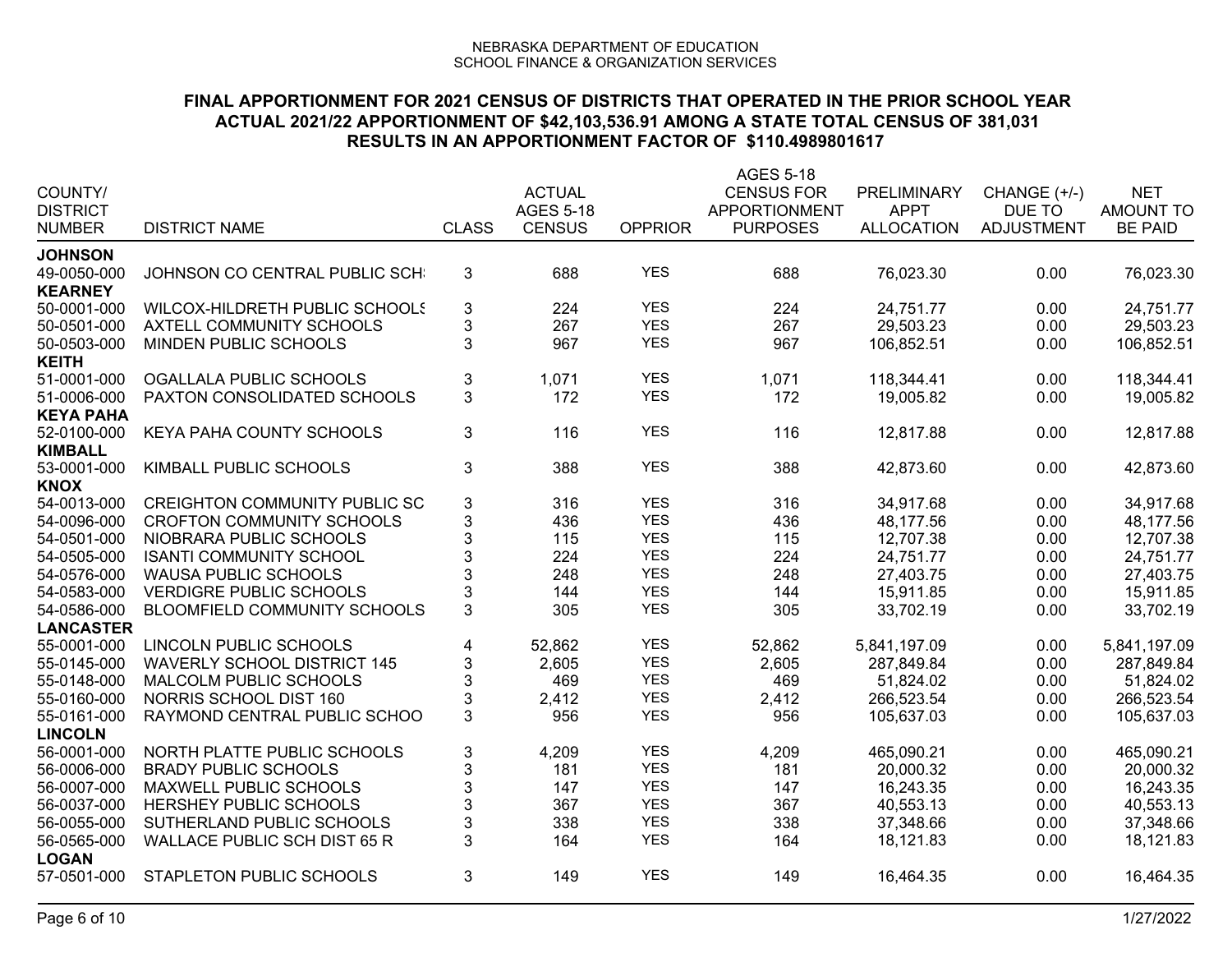|                              |                                  |                           |                  |                | <b>AGES 5-18</b>  |                   |                   |                  |
|------------------------------|----------------------------------|---------------------------|------------------|----------------|-------------------|-------------------|-------------------|------------------|
| COUNTY/                      |                                  |                           | <b>ACTUAL</b>    |                | <b>CENSUS FOR</b> | PRELIMINARY       | CHANGE (+/-)      | <b>NET</b>       |
| <b>DISTRICT</b>              |                                  |                           | <b>AGES 5-18</b> |                | APPORTIONMENT     | <b>APPT</b>       | DUE TO            | <b>AMOUNT TO</b> |
| <b>NUMBER</b>                | <b>DISTRICT NAME</b>             | <b>CLASS</b>              | <b>CENSUS</b>    | <b>OPPRIOR</b> | <b>PURPOSES</b>   | <b>ALLOCATION</b> | <b>ADJUSTMENT</b> | <b>BE PAID</b>   |
| <b>LOUP</b>                  |                                  |                           |                  |                |                   |                   |                   |                  |
| 58-0025-000                  | LOUP COUNTY PUBLIC SCHOOLS       | 3                         | 103              | <b>YES</b>     | 103               | 11,381.39         | 0.00              | 11,381.39        |
| <b>MADISON</b>               |                                  |                           |                  |                |                   |                   |                   |                  |
| 59-0001-000                  | <b>MADISON PUBLIC SCHOOLS</b>    | 3                         | 711              | <b>YES</b>     | 711               | 78,564.77         | 0.00              | 78,564.77        |
| 59-0002-000                  | NORFOLK PUBLIC SCHOOLS           | $\mathbf{3}$              | 5,710            | <b>YES</b>     | 5,710             | 630,949.18        | 0.00              | 630,949.18       |
| 59-0005-000                  | BATTLE CREEK PUBLIC SCHOOLS      | 3                         | 532              | <b>YES</b>     | 532               | 58,785.46         | 0.00              | 58,785.46        |
| 59-0013-000                  | NEWMAN GROVE PUBLIC SCHOOLS      | $\mathsf 3$               | 215              | <b>YES</b>     | 215               | 23,757.28         | 0.00              | 23,757.28        |
| 59-0080-000                  | ELKHORN VALLEY SCHOOLS           | 3                         | 483              | <b>YES</b>     | 483               | 53,371.01         | 0.00              | 53,371.01        |
| <b>MCPHERSON</b>             |                                  |                           |                  |                |                   |                   |                   |                  |
| 60-0090-000                  | MC PHERSON COUNTY SCHOOLS        | 3                         | 86               | <b>YES</b>     | 86                | 9,502.91          | 0.00              | 9,502.91         |
| <b>MERRICK</b>               |                                  |                           |                  |                |                   |                   |                   |                  |
| 61-0004-000                  | CENTRAL CITY PUBLIC SCHOOLS      | $\ensuremath{\mathsf{3}}$ | 923              | <b>YES</b>     | 923               | 101,990.56        | 0.00              | 101,990.56       |
| 61-0049-000                  | PALMER PUBLIC SCHOOLS            | 3                         | 218              | <b>YES</b>     | 218               | 24,088.78         | 0.00              | 24,088.78        |
| <b>MORRILL</b>               |                                  |                           |                  |                |                   |                   |                   |                  |
| 62-0021-000                  | <b>BAYARD PUBLIC SCHOOLS</b>     | 3                         | 381              | <b>YES</b>     | 381               | 42,100.11         | 0.00              | 42,100.11        |
| 62-0063-000                  | <b>BRIDGEPORT PUBLIC SCHOOLS</b> | 3                         | 615              | <b>YES</b>     | 615               | 67,956.87         | 0.00              | 67,956.87        |
| <b>NANCE</b>                 |                                  |                           |                  |                |                   |                   |                   |                  |
| 63-0001-000                  | <b>FULLERTON PUBLIC SCHOOLS</b>  | 3                         | 355              | <b>YES</b>     | 355               | 39,227.14         | 0.00              | 39,227.14        |
| 63-0030-000                  | TWIN RIVER PUBLIC SCHOOLS        | 3                         | 504              | <b>YES</b>     | 504               | 55,691.49         | 0.00              | 55,691.49        |
| <b>NEMAHA</b>                |                                  |                           |                  |                |                   |                   |                   |                  |
| 64-0023-000                  | JOHNSON-BROCK PUBLIC SCHOOLS     | 3                         | 297              | <b>YES</b>     | 297               | 32.818.20         | 0.00              | 32.818.20        |
| 64-0029-000                  | <b>AUBURN PUBLIC SCHOOLS</b>     | 3                         | 881              | <b>YES</b>     | 881               | 97,349.60         | 0.00              | 97,349.60        |
| <b>NUCKOLLS</b>              |                                  |                           |                  |                |                   |                   |                   |                  |
| 65-0011-000                  | SUPERIOR PUBLIC SCHOOLS          | 3                         | 462              | <b>YES</b>     | 462               | 51,050.53         | 0.00              | 51,050.53        |
| 65-2005-000                  | SOUTH CENTRAL NEBRASKA UNIFIEI   | 3                         | 867              | <b>YES</b>     | 867               | 95,802.62         | 0.00              | 95,802.62        |
| <b>OTOE</b>                  |                                  |                           |                  | <b>YES</b>     |                   |                   |                   |                  |
| 66-0027-000                  | SYRACUSE-DUNBAR-AVOCA SCHOOL     | 3                         | 942              | <b>YES</b>     | 942               | 104,090.04        | 0.00              | 104,090.04       |
| 66-0111-000                  | NEBRASKA CITY PUBLIC SCHOOLS     | 3                         | 1,780            |                | 1,780             | 196,688.18        | 0.00              | 196,688.18       |
| 66-0501-000                  | PALMYRA DISTRICT OR 1            | 3                         | 709              | <b>YES</b>     | 709               | 78,343.78         | 0.00              | 78,343.78        |
| <b>PAWNEE</b><br>67-0001-000 | PAWNEE CITY PUBLIC SCHOOLS       |                           | 254              | <b>YES</b>     | 254               | 28,066.74         | 0.00              | 28,066.74        |
| 67-0069-000                  | LEWISTON CONSOLIDATED SCHOOL:    | 3<br>3                    | 106              | <b>YES</b>     | 106               | 11,712.89         | 0.00              | 11,712.89        |
| <b>PERKINS</b>               |                                  |                           |                  |                |                   |                   |                   |                  |
| 68-0020-000                  | PERKINS COUNTY SCHOOLS           | 3                         | 561              | <b>YES</b>     | 561               | 61,989.93         | 0.00              | 61,989.93        |
| <b>PHELPS</b>                |                                  |                           |                  |                |                   |                   |                   |                  |
| 69-0044-000                  | HOLDREGE PUBLIC SCHOOLS          | 3                         | 1,200            | <b>YES</b>     | 1,200             | 132,598.78        | 0.00              | 132,598.78       |
|                              |                                  |                           |                  |                |                   |                   |                   |                  |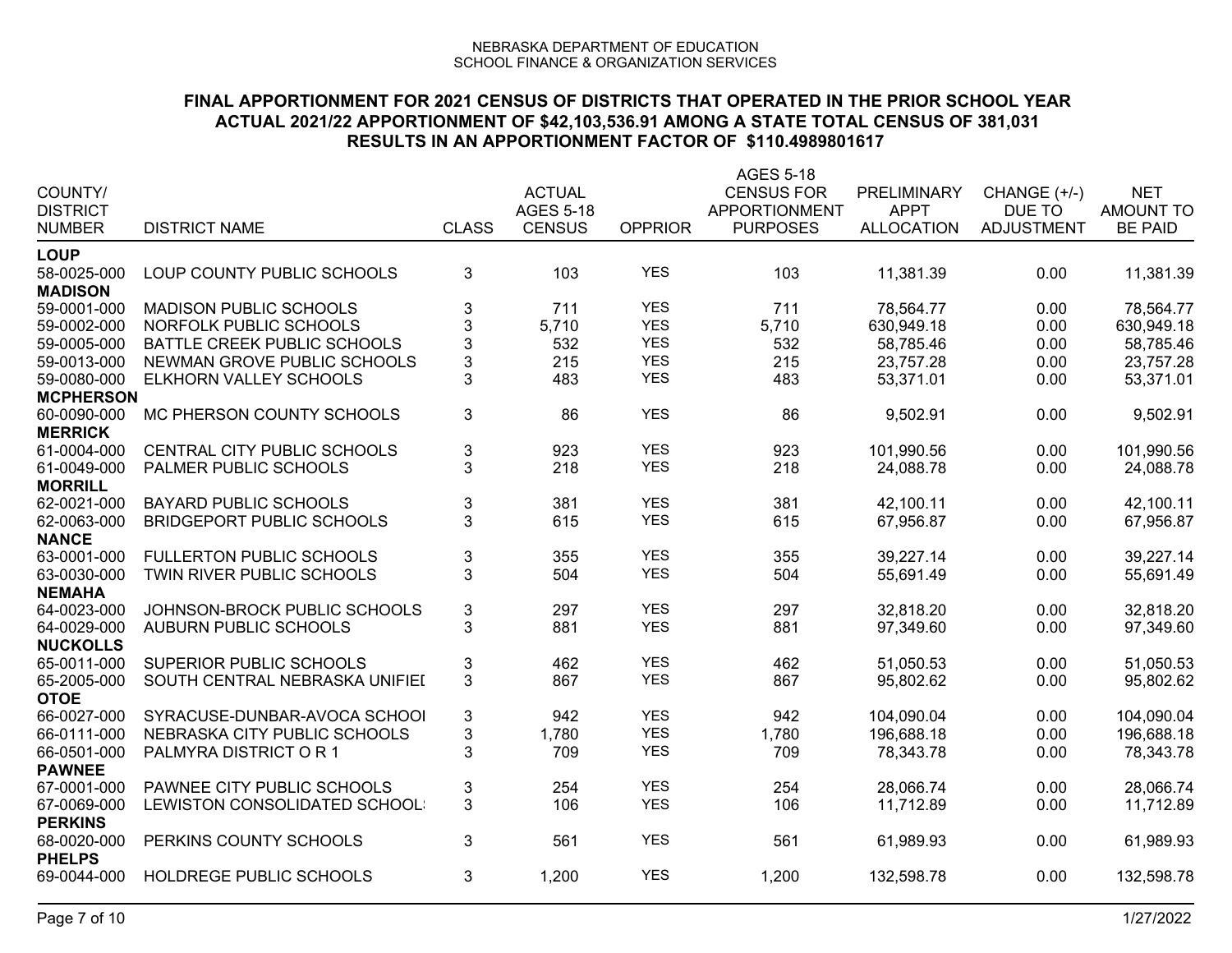| COUNTY/<br><b>DISTRICT</b><br><b>NUMBER</b> | <b>DISTRICT NAME</b>                  | <b>CLASS</b>              | <b>ACTUAL</b><br><b>AGES 5-18</b><br><b>CENSUS</b> | <b>OPPRIOR</b>           | <b>AGES 5-18</b><br><b>CENSUS FOR</b><br><b>APPORTIONMENT</b><br><b>PURPOSES</b> | PRELIMINARY<br><b>APPT</b><br><b>ALLOCATION</b> | CHANGE (+/-)<br>DUE TO<br><b>ADJUSTMENT</b> | <b>NET</b><br><b>AMOUNT TO</b><br><b>BE PAID</b> |
|---------------------------------------------|---------------------------------------|---------------------------|----------------------------------------------------|--------------------------|----------------------------------------------------------------------------------|-------------------------------------------------|---------------------------------------------|--------------------------------------------------|
| <b>PHELPS</b>                               |                                       |                           |                                                    |                          |                                                                                  |                                                 |                                             |                                                  |
| 69-0054-000                                 | BERTRAND PUBLIC SCHOOLS               | $\ensuremath{\mathsf{3}}$ | 261                                                | <b>YES</b>               | 261                                                                              | 28,840.23                                       | 0.00                                        | 28,840.23                                        |
| 69-0055-000                                 | LOOMIS PUBLIC SCHOOLS                 | 3                         | 190                                                | <b>YES</b>               | 190                                                                              | 20,994.81                                       | 0.00                                        | 20,994.81                                        |
| <b>PIERCE</b>                               |                                       |                           |                                                    |                          |                                                                                  |                                                 |                                             |                                                  |
| 70-0002-000                                 | PIERCE PUBLIC SCHOOLS                 | $\mathbf{3}$              | 773                                                | <b>YES</b>               | 773                                                                              | 85,415.71                                       | 0.00                                        | 85,415.71                                        |
| 70-0005-000                                 | PLAINVIEW PUBLIC SCHOOLS              | $\sqrt{3}$                | 390                                                | <b>YES</b>               | 390                                                                              | 43,094.60                                       | 0.00                                        | 43,094.60                                        |
| 70-0542-000                                 | OSMOND COMMUNITY SCHOOLS              | 3                         | 254                                                | <b>YES</b>               | 254                                                                              | 28,066.74                                       | 0.00                                        | 28,066.74                                        |
| <b>PLATTE</b>                               |                                       |                           |                                                    |                          |                                                                                  |                                                 |                                             |                                                  |
| 71-0001-000                                 | <b>COLUMBUS PUBLIC SCHOOLS</b>        | $\ensuremath{\mathsf{3}}$ | 5,093                                              | <b>YES</b>               | 5,093                                                                            | 562,771.31                                      | 0.00                                        | 562,771.31                                       |
| 71-0005-000                                 | <b>LAKEVIEW COMMUNITY SCHOOLS</b>     | $\ensuremath{\mathsf{3}}$ | 1,105                                              | <b>YES</b>               | 1,105                                                                            | 122,101.37                                      | 0.00                                        | 122,101.37                                       |
| 71-0067-000                                 | HUMPHREY PUBLIC SCHOOLS               | 3                         | 445                                                | <b>YES</b>               | 445                                                                              | 49,172.05                                       | 0.00                                        | 49,172.05                                        |
| <b>POLK</b>                                 |                                       |                           |                                                    |                          |                                                                                  |                                                 |                                             |                                                  |
| 72-0015-000                                 | CROSS COUNTY COMMUNITY SCHO(          | $\ensuremath{\mathsf{3}}$ | 390                                                | <b>YES</b>               | 390                                                                              | 43,094.60                                       | 0.00                                        | 43,094.60                                        |
| 72-0019-000                                 | OSCEOLA PUBLIC SCHOOLS                | 3                         | 259                                                | <b>YES</b>               | 259                                                                              | 28,619.24                                       | 0.00                                        | 28,619.24                                        |
| 72-0032-000                                 | SHELBY - RISING CITY PUBLIC SCHO      | $\mathbf{3}$              | 371                                                | <b>YES</b>               | 371                                                                              | 40,995.12                                       | 0.00                                        | 40,995.12                                        |
| 72-0075-000                                 | HIGH PLAINS COMMUNITY SCHOOLS         | 3                         | 255                                                | <b>YES</b>               | 255                                                                              | 28,177.24                                       | 0.00                                        | 28,177.24                                        |
| <b>RED WILLOW</b>                           |                                       |                           |                                                    |                          |                                                                                  |                                                 |                                             |                                                  |
| 73-0017-000                                 | MC COOK PUBLIC SCHOOLS                | $\ensuremath{\mathsf{3}}$ | 2,357                                              | <b>YES</b>               | 2,357                                                                            | 260,446.10                                      | 0.00                                        | 260,446.10                                       |
| 73-0179-000                                 | SOUTHWEST PUBLIC SCHOOLS              | 3                         | 348                                                | <b>YES</b>               | 348                                                                              | 38,453.65                                       | 0.00                                        | 38,453.65                                        |
| <b>RICHARDSON</b>                           |                                       |                           |                                                    |                          |                                                                                  |                                                 |                                             |                                                  |
| 74-0056-000                                 | <b>FALLS CITY PUBLIC SCHOOLS</b>      | $\ensuremath{\mathsf{3}}$ | 945                                                | <b>YES</b>               | 945                                                                              | 104,421.54                                      | 0.00                                        | 104,421.54                                       |
| 74-0070-000                                 | HUMBOLDT TABLE ROCK STEINAUEF         | 3                         | 475                                                | <b>YES</b>               | 475                                                                              | 52,487.02                                       | 0.00                                        | 52,487.02                                        |
| <b>ROCK</b>                                 |                                       |                           |                                                    |                          |                                                                                  |                                                 |                                             |                                                  |
| 75-0100-000                                 | ROCK COUNTY PUBLIC SCHOOLS            | 3                         | 218                                                | <b>YES</b>               | 218                                                                              | 24,088.78                                       | 0.00                                        | 24,088.78                                        |
| <b>SALINE</b>                               |                                       |                           |                                                    |                          |                                                                                  |                                                 |                                             |                                                  |
| 76-0002-000                                 | <b>CRETE PUBLIC SCHOOLS</b>           | $\mathsf 3$               | 2,434                                              | <b>YES</b>               | 2,434                                                                            | 268,954.52                                      | 0.00                                        | 268,954.52                                       |
| 76-0044-000                                 | DORCHESTER PUBLIC SCHOOL              | $\ensuremath{\mathsf{3}}$ | 223                                                | <b>YES</b>               | 223                                                                              | 24,641.27                                       | 0.00                                        | 24,641.27                                        |
| 76-0068-000                                 | FRIEND PUBLIC SCHOOLS                 | $\mathbf 3$               | 261                                                | <b>YES</b>               | 261                                                                              | 28,840.23                                       | 0.00                                        | 28,840.23                                        |
| 76-0082-000                                 | <b>WILBER-CLATONIA PUBLIC SCHOOLS</b> | 3                         | 615                                                | <b>YES</b>               | 615                                                                              | 67,956.87                                       | 0.00                                        | 67,956.87                                        |
| <b>SARPY</b>                                |                                       |                           |                                                    |                          |                                                                                  |                                                 |                                             |                                                  |
| 77-0001-000                                 | BELLEVUE PUBLIC SCHOOLS               | 3                         | 9,575                                              | <b>YES</b>               | 9,575                                                                            | 1,058,027.74                                    | 0.00                                        | 1,058,027.74                                     |
| 77-0027-000                                 | PAPILLION LA VISTA COMMUNITY SC       | 3                         | 14,848                                             | <b>YES</b>               | 14,848                                                                           | 1,640,688.86                                    | 0.00                                        | 1,640,688.86                                     |
| 77-0037-000                                 | <b>GRETNA PUBLIC SCHOOLS</b>          | 3<br>3                    | 7,393                                              | <b>YES</b><br><b>YES</b> | 7,393                                                                            | 816,918.96                                      | 0.00                                        | 816,918.96                                       |
| 77-0046-000                                 | SPRINGFIELD PLATTEVIEW COMMUN         |                           | 1,136                                              |                          | 1,136                                                                            | 125,526.84                                      | 0.00                                        | 125,526.84                                       |
| <b>SAUNDERS</b><br>78-0001-000              | ASHLAND-GREENWOOD PUBLIC SCH          | 3                         | 1,442                                              | <b>YES</b>               | 1,442                                                                            | 159,339.53                                      | 0.00                                        | 159,339.53                                       |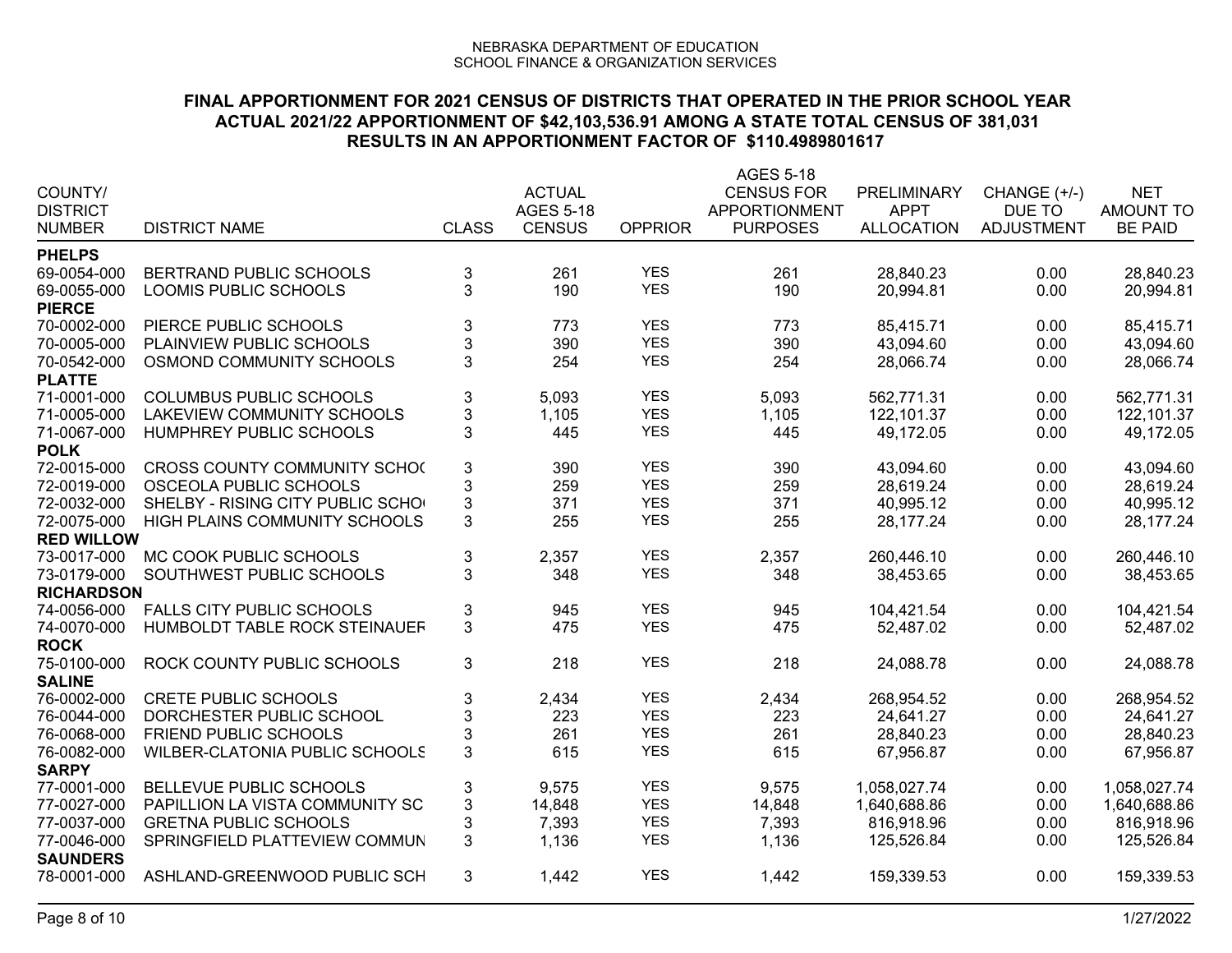|                            |                                                         |                           |                  |                | AGES 5-18            |                        |                   |                  |
|----------------------------|---------------------------------------------------------|---------------------------|------------------|----------------|----------------------|------------------------|-------------------|------------------|
| COUNTY/                    |                                                         |                           | <b>ACTUAL</b>    |                | <b>CENSUS FOR</b>    | PRELIMINARY            | CHANGE (+/-)      | <b>NET</b>       |
| <b>DISTRICT</b>            |                                                         |                           | <b>AGES 5-18</b> |                | <b>APPORTIONMENT</b> | <b>APPT</b>            | DUE TO            | <b>AMOUNT TO</b> |
| <b>NUMBER</b>              | <b>DISTRICT NAME</b>                                    | <b>CLASS</b>              | <b>CENSUS</b>    | <b>OPPRIOR</b> | <b>PURPOSES</b>      | <b>ALLOCATION</b>      | <b>ADJUSTMENT</b> | <b>BE PAID</b>   |
| <b>SAUNDERS</b>            |                                                         |                           |                  |                |                      |                        |                   |                  |
| 78-0009-000                | YUTAN PUBLIC SCHOOLS                                    | 3                         | 506              | <b>YES</b>     | 506                  | 55,912.48              | 0.00              | 55,912.48        |
| 78-0039-000                | <b>WAHOO PUBLIC SCHOOLS</b>                             | $\ensuremath{\mathsf{3}}$ | 1,603            | <b>YES</b>     | 1,603                | 177,129.87             | 0.00              | 177,129.87       |
| 78-0072-000                | <b>MEAD PUBLIC SCHOOLS</b>                              | $\mathfrak{S}$            | 281              | <b>YES</b>     | 281                  | 31,050.21              | 0.00              | 31,050.21        |
| 78-0107-000                | CEDAR BLUFFS PUBLIC SCHOOLS                             | 3                         | 489              | <b>YES</b>     | 489                  | 54,034.00              | 0.00              | 54,034.00        |
| <b>SCOTTS BLUFF</b>        |                                                         |                           |                  |                |                      |                        |                   |                  |
| 79-0002-000                | MINATARE PUBLIC SCHOOLS                                 | 3                         | 172              | <b>YES</b>     | 172                  | 19,005.82              | 0.00              | 19,005.82        |
| 79-0011-000                | <b>MORRILL PUBLIC SCHOOLS</b>                           |                           | 387              | <b>YES</b>     | 387                  | 42,763.11              | 0.00              | 42,763.11        |
| 79-0016-000                | <b>GERING PUBLIC SCHOOLS</b>                            | $\frac{3}{3}$             | 2,140            | <b>YES</b>     | 2,140                | 236,467.82             | 0.00              | 236,467.82       |
| 79-0031-000                | MITCHELL PUBLIC SCHOOLS                                 | 3                         | 569              | <b>YES</b>     | 569                  | 62.873.92              | 0.00              | 62,873.92        |
| 79-0032-000                | SCOTTSBLUFF PUBLIC SCHOOLS                              | 3                         | 3,496            | <b>YES</b>     | 3,496                | 386,304.43             | 0.00              | 386,304.43       |
| <b>SEWARD</b>              |                                                         |                           |                  |                |                      |                        |                   |                  |
| 80-0005-000                | MILFORD PUBLIC SCHOOLS                                  | $\ensuremath{\mathsf{3}}$ | 952              | <b>YES</b>     | 952                  | 105,195.03             | 0.00              | 105,195.03       |
| 80-0009-000                | SEWARD PUBLIC SCHOOLS                                   | 3                         | 1,958            | <b>YES</b>     | 1,958                | 216,357.00             | 0.00              | 216,357.00       |
| 80-0567-000                | CENTENNIAL PUBLIC SCHOOLS                               | 3                         | 655              | <b>YES</b>     | 655                  | 72,376.83              | 0.00              | 72,376.83        |
| <b>SHERIDAN</b>            |                                                         |                           |                  |                |                      |                        |                   |                  |
| 81-0003-000                | HAY SPRINGS PUBLIC SCHOOLS                              | 3                         | 193              | <b>YES</b>     | 193                  | 21,326.30              | 0.00              | 21,326.30        |
| 81-0010-000                | <b>GORDON-RUSHVILLE PUBLIC SCHS</b>                     | 3                         | 633              | <b>YES</b>     | 633                  | 69,945.85              | 0.00              | 69,945.85        |
| <b>SHERMAN</b>             |                                                         |                           |                  |                |                      |                        |                   |                  |
| 82-0001-000                | LOUP CITY PUBLIC SCHOOLS                                | $\ensuremath{\mathsf{3}}$ | 378              | <b>YES</b>     | 378                  | 41,768.61              | 0.00              | 41,768.61        |
| 82-0015-000                | LITCHFIELD PUBLIC SCHOOLS                               | 3                         | 94               | <b>YES</b>     | 94                   | 10,386.90              | 0.00              | 10,386.90        |
| <b>SIOUX</b>               |                                                         |                           |                  |                |                      |                        |                   |                  |
| 83-0500-000                | SIOUX COUNTY PUBLIC SCHOOLS                             | 3                         | 95               | <b>YES</b>     | 95                   | 10,497.40              | 0.00              | 10,497.40        |
| <b>STANTON</b>             |                                                         |                           |                  |                |                      |                        |                   |                  |
| 84-0003-000                | STANTON COMMUNITY SCHOOLS                               | 3                         | 413              | <b>YES</b>     | 413                  | 45,636.08              | 0.00              | 45,636.08        |
| <b>THAYER</b>              |                                                         |                           |                  |                |                      |                        |                   |                  |
| 85-0060-000                | DESHLER PUBLIC SCHOOLS                                  | 3                         | 260              | <b>YES</b>     | 260                  | 28,729.73              | 0.00              | 28,729.73        |
| 85-0070-000                | THAYER CENTRAL COMMUNITY SCH                            | $\mathfrak{S}$            | 514              | <b>YES</b>     | 514                  | 56,796.48              | 0.00              | 56,796.48        |
| 85-2001-000                | BRUNING-DAVENPORT UNIFIED SYS                           | 3                         | 220              | <b>YES</b>     | 220                  | 24,309.78              | 0.00              | 24,309.78        |
| <b>THOMAS</b>              |                                                         |                           |                  |                |                      |                        |                   |                  |
| 86-0001-000                | THEDFORD PUBLIC SCHOOLS                                 | 3                         | 120              | <b>YES</b>     | 120                  | 13,259.88              | 0.00              | 13,259.88        |
| <b>THURSTON</b>            |                                                         |                           |                  | <b>YES</b>     |                      |                        |                   |                  |
| 87-0001-000<br>87-0013-000 | PENDER PUBLIC SCHOOLS<br><b>WALTHILL PUBLIC SCHOOLS</b> | 3                         | 363              | <b>YES</b>     | 363                  | 40,111.13              | 0.00              | 40,111.13        |
| 87-0016-000                | UMO N HO N NATION PUBLIC SCHS                           | 3                         | 473              | <b>YES</b>     | 473                  | 52,266.02<br>55,580.99 | 0.00              | 52,266.02        |
| 87-0017-000                |                                                         | $\mathfrak{S}$<br>3       | 503<br>722       | <b>YES</b>     | 503<br>722           |                        | 0.00<br>0.00      | 55,580.99        |
|                            | WINNEBAGO PUBLIC SCHOOLS DISTI                          |                           |                  |                |                      | 79,780.26              |                   | 79,780.26        |